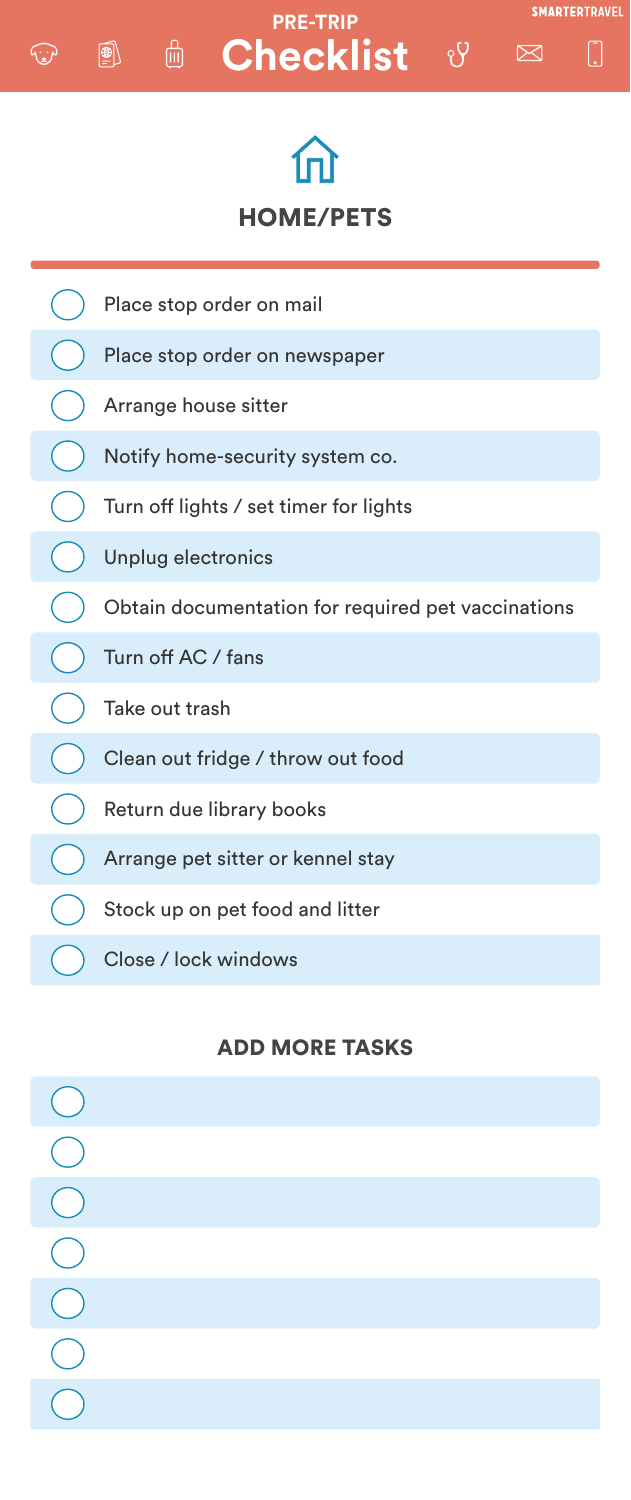

#### **PRE-TRIP**Checklist<sup>&</sup> 一

 $\left(\begin{matrix} \bigoplus\limits_{i=1}^n \end{matrix}\right)$ 

 $\mathbf{w}$ 









### ADD MORE TASKS